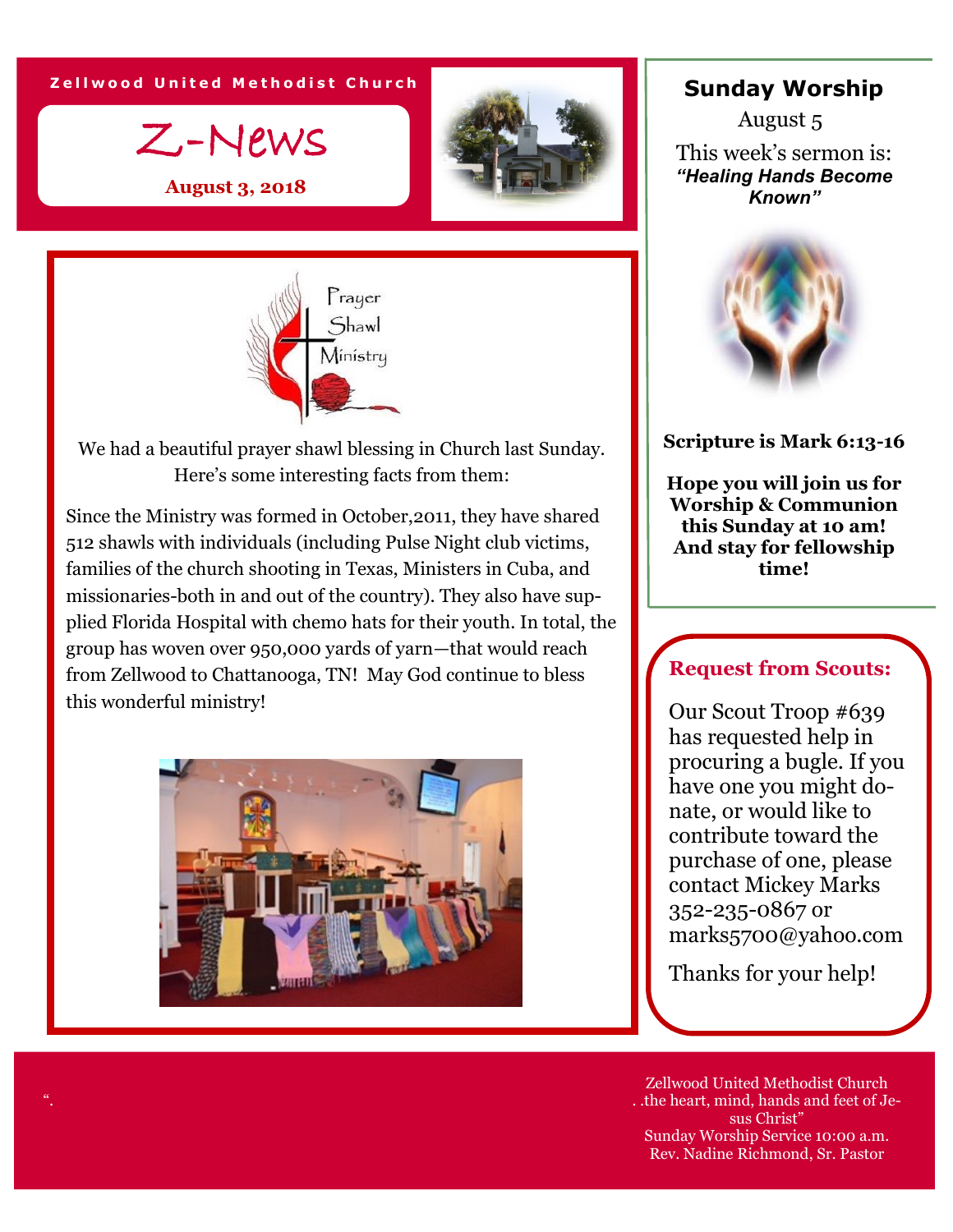

#### Blessings Zellwood!

One thing I enjoyed this summer during our road trip was listening to the radio. With my amazon prime account, I can get all types of playlists. Some of the fun of that was listening to the oldies… for me that's groups like James Taylor, Harry Chapin, Beach boys, Styx, Eagles, Queen… but we also had chance to listen to various genres such as classical, country, show tunes, musicals, etc. In fact I even enjoyed listening to a few new artists and genre's that I typically haven't appreciated in the past. Fact be, though I mainly listen to my Christian music in my car or at home, I can also appreciate most types of artists and genres (with the exception so far to traditional opera and "gangsta-rap").

When I think of music in the church, I am reminded of the many different ways the Psalmists worshipped and spoke about. We see in the Psalms, all types of instruments used, strings, lyres, harps, cymbals, trumpets, rams horns, commands on worship that was at times loud and expressive and also there are other times worship is commanded to be soft and still.

Listen to these words about expressions that involve many instruments (at all types of volume), clapping and shouting for joy:

- "Clap your hands all you peoples! Shout to God with loud songs of joy!" (Psalm 47:1)
- "Praise Him with loud clashing cymbals! (Psalm 150:5)
- "Sing a new song; play skillfully on the strings, with loud shouts. (Psalm 33:3) You will find many psalms which speak about shouting in joy for our salvation and deliverance.
- "Shout for joy to the LORD, all the earth, burst into jubilant song with music; make music to the LORD with the harp, with the harp and the sound of singing, with trumpets and the blast of the ram's horn-- shout for joy before the LORD, the King." (Psalm 98:4-6)

Equally we see those times our worship is stilled and quieted:

- "But I have stilled and quieted my soul; like a weaned child with its mother, like a weaned child is my soul within me. (Psalm 131:2)
- "Be still, and know that I am God; I will be exalted among the nations, I will be exalted in the earth." (Psalm 46:10)
- "I waited patiently for the Lord …" (Psalm 40:1a)
- "For God alone my soul waits in silence; from him comes my salvation. (62:1)
- "For God alone my soul waits in silence, for my hope is from him. (62:5)

In Psalm 95 we see the psalmist reminding us of both sides of worship:

- "Come, let us sing for joy to the LORD; let us shout aloud to the Rock of our salvation. Let us come before him with thanksgiving and extol him with music and song…. (1-2)
- Come, let us bow down in worship, let us kneel before the LORD our Maker…" (6)

As a pastor, and as disciples in His Church, we each have the responsibility to help others come into the presence of the Lord in worship. This requires many aspects, including but not limited to the songs we sing and how we sing them. However, while we each have our personal preferences, our focus needs to be on God, to worship him as well as allowing for others to worship as well. Jesus came to serve and not be served (Mark 10:45)

And we are reminded that to serve Jesus, it often requires us dying to self. Worshipping as a united Body of Christ means we are diverse in our giftedness as well as our styles and tastes and thus requires each of us to die a little for the sake of others and the fulfillment of the great commission.

My prayer is as we come together in in corporate worship, that we may worship like the psalmists who teaches us to be open to various expressions of worship and that God will continue to do a work in us helping us to grow in our own walk of serving others while bringing others into the saving arms of Jesus Christ. May we always worship God with a soft and pure heart desiring salvation and transformation for all through all types of means!

In Him,

Pastor Nadine

PS. This Sunday Dana Rocca will share with you some exciting news about our upcoming *pre*-service Praise and Prayer time. Hope to see you Sunday.

Notes: <http://iamanoffering.com/blog/thinking-about-the-organ-in-a-new-way/> <https://www.zachicks.com/a-brief-theology-of-volume-levels-in-worship/>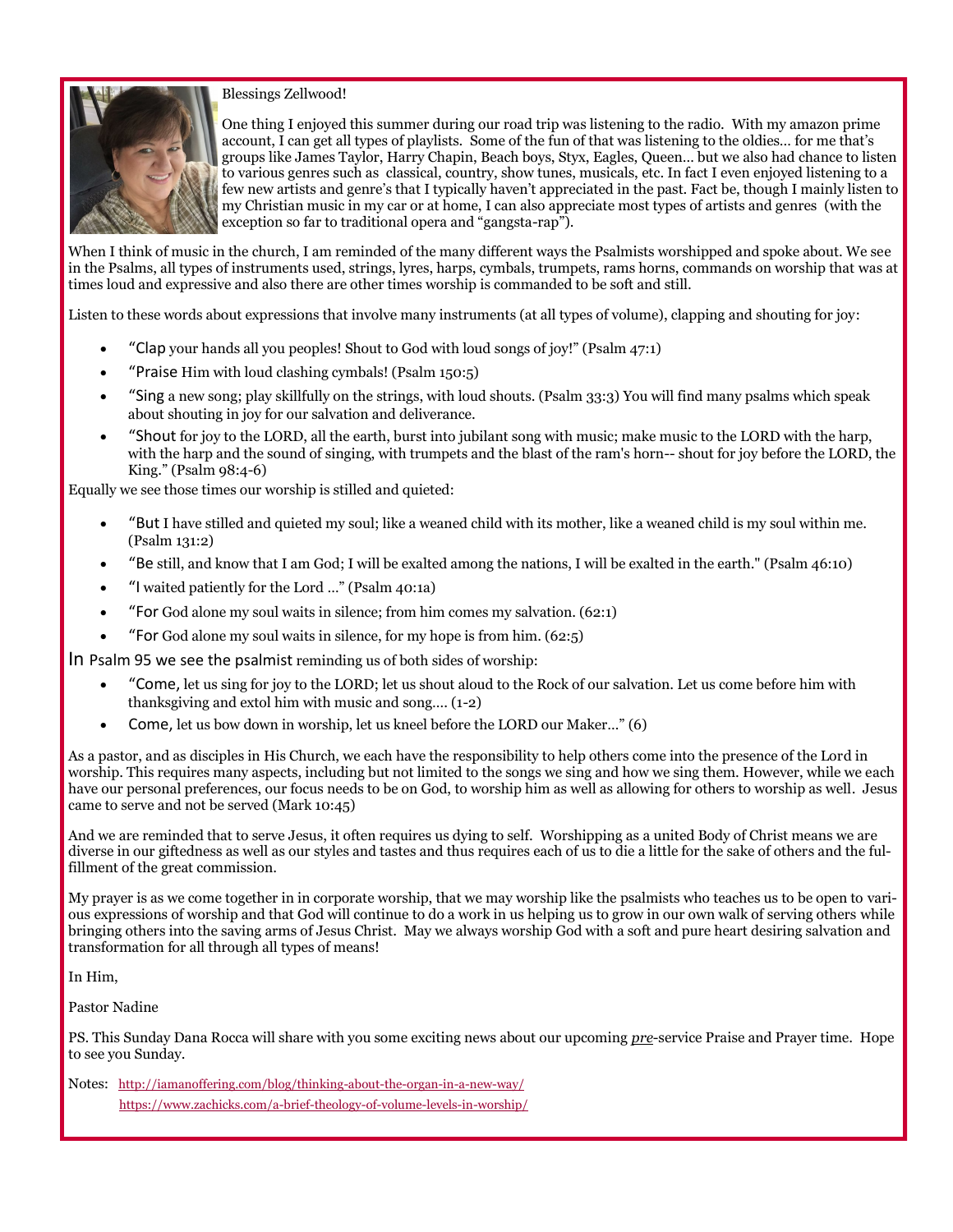### **Can you help?**

**Loaves & Fishes is always thankful for your gifts of food, baby items, personal and household items! Although we emphasize the first Sunday of each month, you may drop off items any time in the grocery cart in the Fellowship Hall! Thank you, Tom & Susie Hazelwood, for your continued support of the ministry and delivering to them!**



**ZUMC Pantry keeps a supply of easy to open and easy to fix items for the homeless and needy in our immediate area. Because of numerous requests lately, we are in need of protein items (no cook/tab openers preferably!). Soups with tab openers are also good, and small jars of peanut butter.**

## **Thanks so much!!**

**Friendship Circle** will be serving lunch Tuesday, August 7 for the teachers and staff of Zellwood Elementary School, and presenting to them all the wonderful supplies for their classrooms & students that you have brought in! Thank you so much for all your generous donations!!



## **Help needed on the first day of school!**

However, the Orange County Schools website will not be ready to accept applications to become an Additions volunteer at Zellwood Elementary **until Aug. 6**. You can check with Janet Marks for more details or assistance.

## **Back to School Sunday!**

Next Sunday, August 12 is our annual "Back to School" Service. Be sure to invite your neighborhood children - your children and grandchil-

dren! We will be honoring and praying over them for a successful school year!